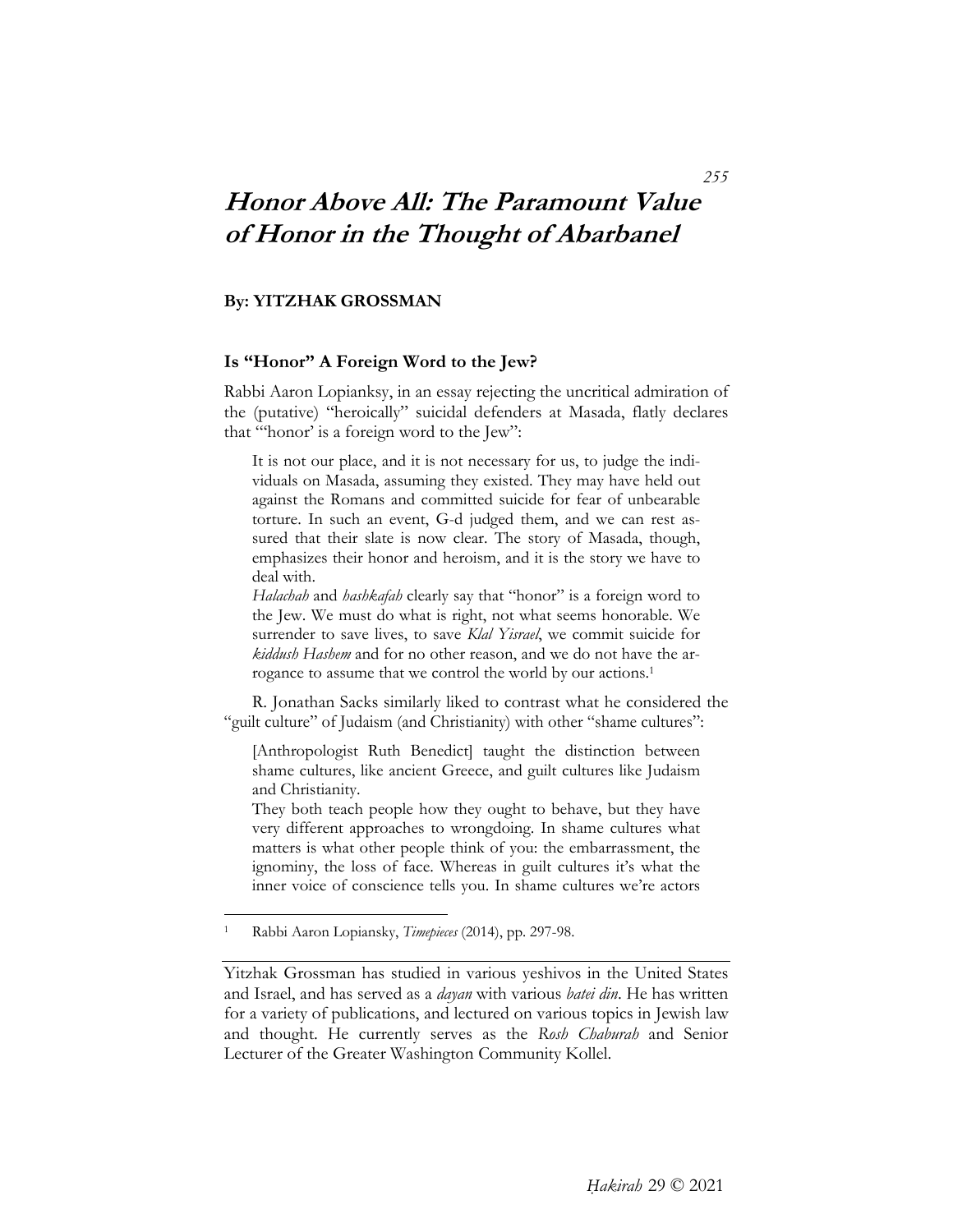playing our part on the public stage. In guilt cultures we're engaged in inner conversation with the better angels of our nature.2

But as I always like to insist, no absolute, unqualified statement of the form "Judaism believes X" is ever correct. To at least one eminent, (relatively) traditional Jewish thinker, it is indeed right to "love the name of honor more than [one fears] death"3. This essay explores the views of R. Don Yitzchak Abarbanel on the paramount importance of honor, even relative to life itself.

## **The Massacre of Shechem**

There is much discussion in Jewish literature of the moral and halachic justification for Simeon and Levi's massacre of Shechem.4 We consider here a different problem with their actions, the one raised by their father Jacob, that they had invited annihilatory retaliation by the Canaanites and Perizzites. Their response: "Should he treat our sister like a harlot?"5 What kind of answer is this? Jacob did not deny the enormity of the wrong done to Dinah and their moral right to do as they did, but merely made the sober, calculating argument that their family was not strong

<sup>2</sup> R. Jonathan Sacks, "The difference between Shame and Guilt cultures" (*Thought for the Day*) [Nov. 4, 2013]. Cf. *Covenant and Conversation*, "The Power of Shame" (*Metzora* 5776) [Apr. 11, 2016]; "The Scapegoat: Shame and Guilt" (*Acharei Mot*–*Kedoshim* 5775) [Apr. 20, 2015]. 3 *Julius Caesar*, Act I Scene II.

<sup>4</sup> Genesis 34:13-29. See Rambam,*Yad HaChazakah, Hilchos Melachim* 9:14; Ramban to Genesis 34:13; *Moshav Zekeinim,* Genesis 34:31; *Chizkuni*, Genesis 34:31; Ralbag, *VaYishlach, biur divrei haparashah*; *Gur Aryeh,* Genesis 34:13; *Or HaChayim,* Genesis 34:25. See also R. Yechiel Goldhaber's extensive survey of the literature on this question in his essay *Maaseh Harigas Ir Shechem*, in *MiShulchano shel Yechiel Goldhaber, VaYishlach* 5772*.* (Incidentally, I am perplexed by R. Goldhaber's declaration that "the explanation of the Rambam [that the entire population of Shechem were culpable to the point of deserving of death for their failure to judge Shechem himself for his theft] was not brought in the other works of the Rishonim [aside from *Moshav Zekeinim*], but only by most of the early Yemenite scholars." In addition to *Moshav Zekeinim*, the same justification for the massacre of Shechem is also found in Chizkuni and Ralbag.) Cf. R. Shaul Yisraeli, *Amud HaYemini, siman* 16, *perek* 2; R. Prof. Neriah Gutel, *Lechimah BeShetach Ravui Uchlusiah Ezrachis*, in *Techumin,* vol. 23, p. 18s; R. Yoel

Amital, *Parashas VaYishlach – Maaseh Shechem*. 5 Genesis 34:31. All translations of Biblical verses are from ArtScroll's editions.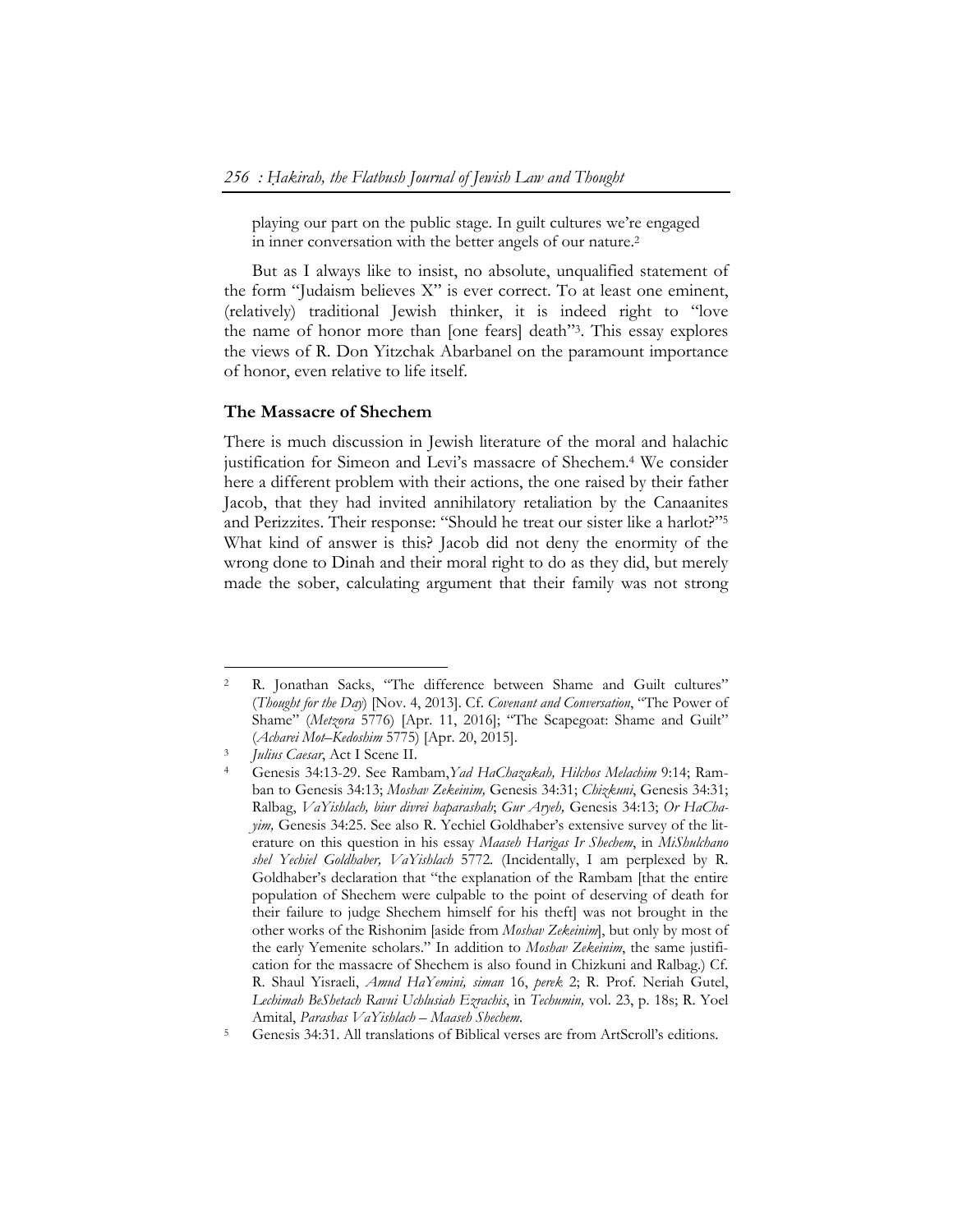enough to withstand a combined attack by Shechem's allies.6 What was Simeon and Levi's response to this objection?

Abarbanel explains:

The overall meaning of their words was that this shame obligated them to place themselves in danger, for death with honor is better than life with disgrace and contempt. …

And this tale was written … also to inform us how seriously men of stature and honor take any disgrace and infamy that is inflicted upon them, that they take their lives in their hands, to risk themselves, their wives, and their children, and everything they have, to avenge themselves against their enemies.7

Abarbanel is actually not the first to explain Simeon and Levi's position this way; R. Yosef Bechor Shor had already done so centuries earlier, albeit more tersely:

*Should he treat our sister like a harlot?* It is better for us to be in danger but not to accept this disgrace.8

Now, one can certainly argue that even if this was Simeon and Levi's attitude, it does not exemplify normative Jewish values. After all, their father, the Patriarch Jacob, did not subscribe to their view, to the extent that even decades later, upon his deathbed, in the course of blessing most of his sons, his remarks to Simeon and Levi consist primarily of deploration of their violent temperament and imprecations on their homicidal rage, in apparent reference to the massacre of Shechem (as well as their conduct toward their brother Joseph).<sup>9</sup>

Abarbanel, however, insists that G-d Himself sided with Simeon and Levi!

And Hashem agreed with them, because "there fell a G-dly terror on the cities which were around them, so that they did not pursue Jacob's sons."10

<sup>6</sup> See Radvaz, *Hilchos Melachim,* ibid., who apparently assumes that Jacob's objection was rooted in a moral-halachic objection to the massacre itself, independent of the issue of the danger it might engender; I do not understand this assumption.<br>Abarbanel to Genesis, end of chapter 34. All translations of Abarbanel and

other medieval sources are my own. 8 *Bechor Shor,* Genesis*.,* 34:31. 9 *Genesis Rabbah, parashah* 98, cited by Rashi to Genesis 49:6. 10 Abarbanel, Genesis.*,* 35:5.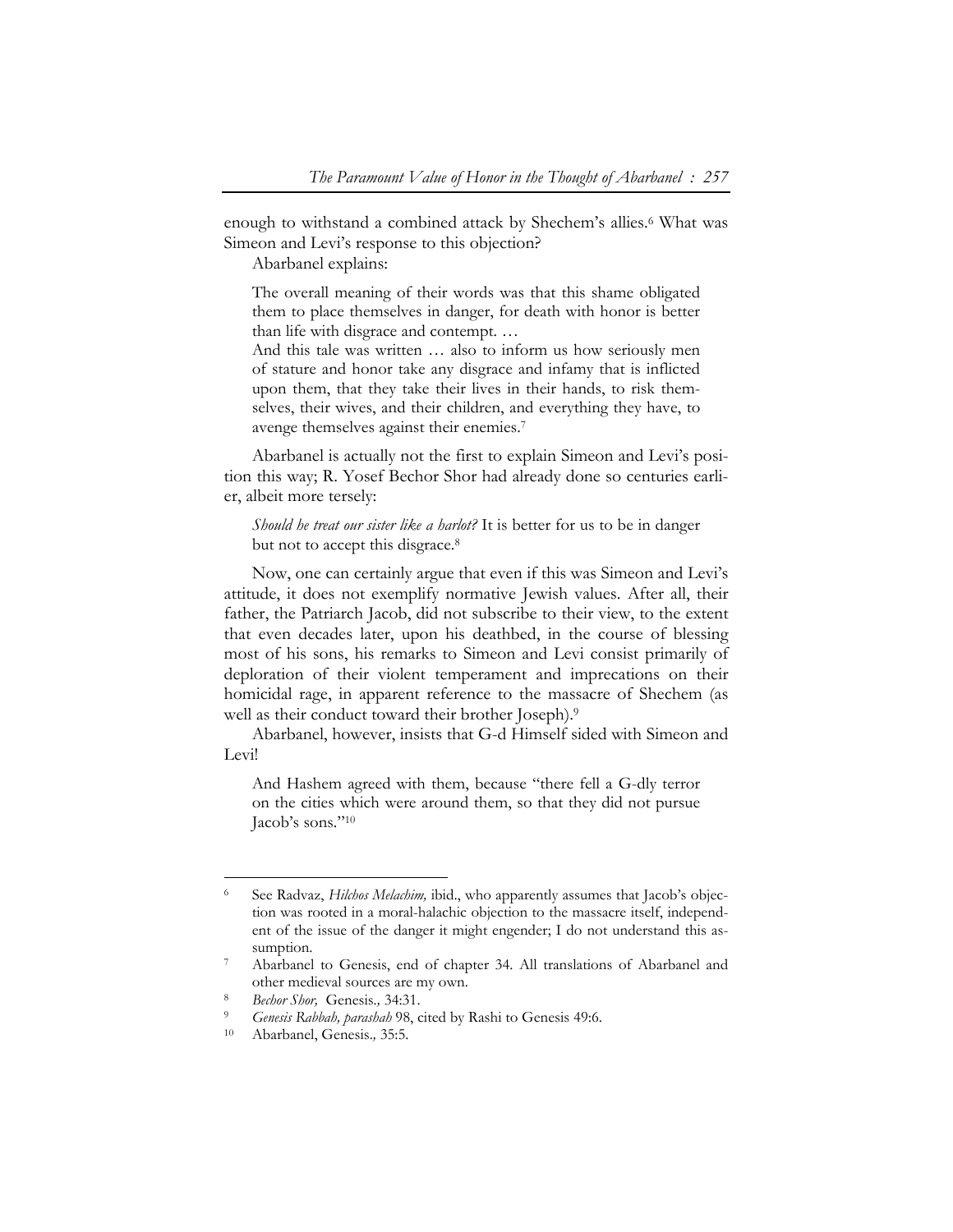He explains Jacob's deathbed critique to have been an objection to the massacre of the entire city, beyond the person of Shechem himself. In a remarkable inversion of the straightforward sense of the passage, he understands that pure, righteous rage would have been an entirely legitimate motivation for murderous revenge upon Shechem himself; what was unacceptable was the extension of their revenge to the entire city, which revealed their true motivation to have been vulgar avarice:

*For in their rage they murdered people*, i.e., if they had done that act in rage and fury at the desecration of honor, they should have killed Shechem alone, and I would then have conceded to them that *For in their rage they murdered that man*, but why did they kill the rest of the people of the city, given that they had entered the covenant of the L-rd? There is no doubt that they did not do this out of rage, since the men of the city did not sin in that affair, but *they hamstrung an ox*, i.e., the entire city, in order to steal its possessions ...11

So according to Abarbanel, Simeon and Levi were justified in their basic decision to uphold the family honor by exacting bloody vengeance upon Shechem himself even at the risk of their lives, a point conceded by their father Jacob, and even G-d Himself.

A perspective similarly sympathetic to Simeon and Levi is found in Radak. In a very brief but quite pregnant comment summarizing the argument between Jacob and his sons, Radak writes:

And Jacob was characteristically (כמנהגו) terrified, but his sons were men of [stout] heart, to avenge the disgrace upon their souls.12

We are told that a single word of a Rishon can convey vast meaning; Radak's use of the word כמנהגו is an acute and fascinating depiction of Jacob's character. There is a popular idea, based on the Biblical phrase מִת לִיַעֲקֹב that Jacob's key character trait was honesty.<sup>14</sup> But a *peshat*-oriented reading of the book of Genesis suggests a very different signature characteristic of Jacob: anxiety, worry, and fear. The Bible records at least six instances of Jacob expressing such sentiments. In addition to our context, he worries about his father, Isaac, discovering his pretending to be Esau in order to obtain his blessing15; he is frightened

-

<sup>11</sup> Abarbanel to Genesis 49:6*.*

<sup>&</sup>lt;sup>12</sup> Radak to Genesis 34:30.<br><sup>13</sup> Micab 7:20

Micah 7:20.

<sup>14</sup> See, e.g., *Yalkut Shimoni* #743. 15 Genesis 27:11-12.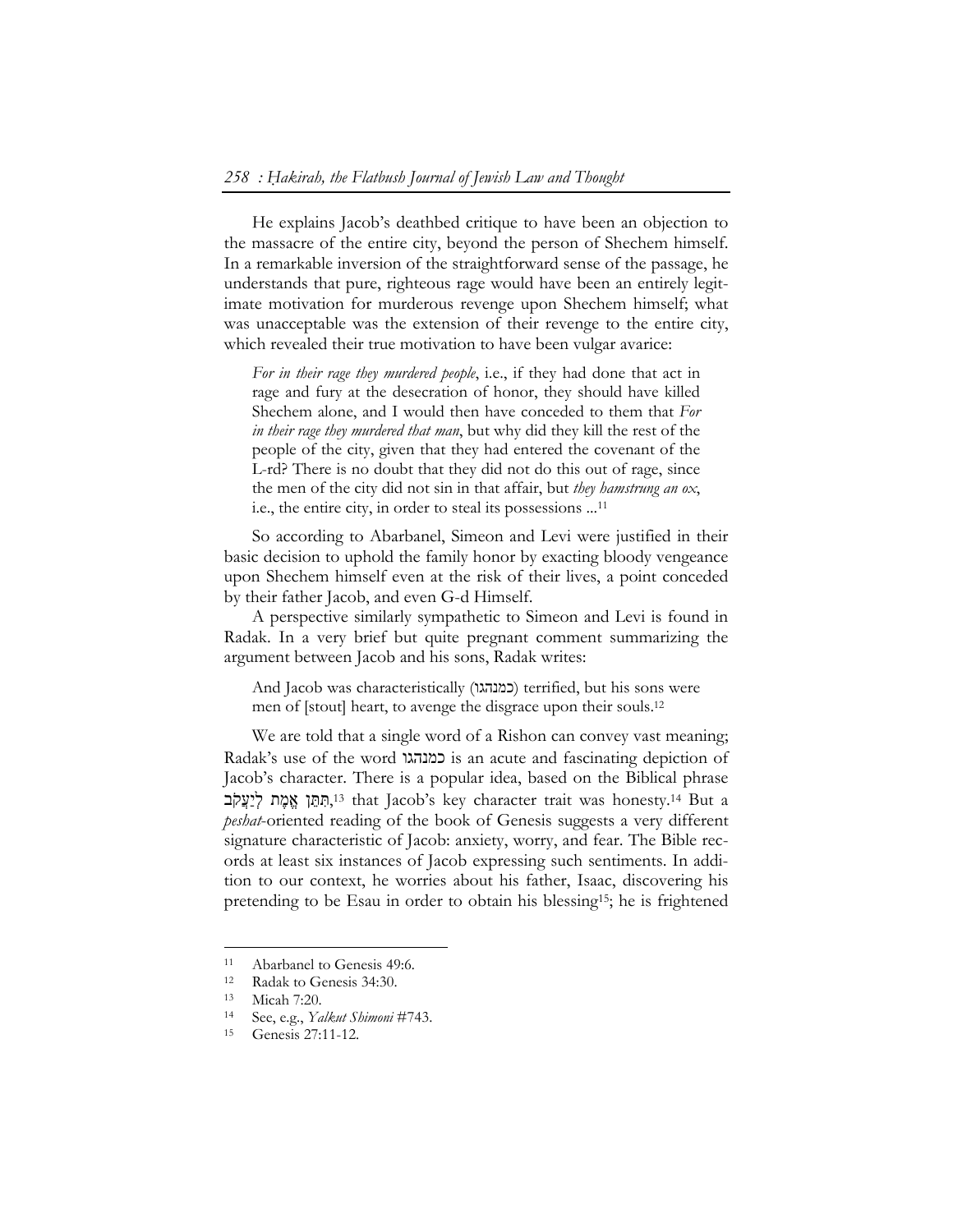of having slept in the abode of G-d and the gate of the heavens16; he is afraid of Laban stealing his (Laban's) daughters from him17; he is very frightened and distressed over the news that his brother, Esau, is heading toward him with four hundred men18; and he is terrified of what may befall his son Benjamin if he sends him to Egypt along with his brothers.19 Radak, then, is explaining that Jacob's fear of the consequences of Simeon and Levi's actions should be understood in the context of his characteristic fearfulness, while his sons were simply braver than he.

Radak is not alone in his assessment of Jacob as excessively fearful; no less an authority than Rambam had earlier taken this view:

It is not a condition of a prophet that he possess all the positive character traits, to the extent that he not be diminished by any flaw at all … [Rambam proceeds to list a number of what he considers to be character flaws of various prophets] … and so we have found regarding Samuel that he recoiled before Saul, and regarding Jacob that his heart melted from his encounter with Esau ...20

#### **Desertion: The Mortification of Being Hissed At**

Abarbanel echoes his view that death with honor is preferable to life with disgrace in his commentary to the Biblical prescription of the officers' exhortation prior to battle:

"Who is the man who is fearful and fainthearted? Let him go and return to his house, and let him not melt the heart of his fellows, like his own heart."21

An additional benefit of these announcements was due to the shame and humiliation that would attach to those who retreat in reaction to the announcement. Behind them, the entire House of Israel sees and mocks them, *they hiss and gnash their teeth,*22 until without a doubt they will refrain from retreating due to this, and they will say "Is it not better for us to die *on the high places of the* 

<sup>16</sup>Ibid.*,* 28:17. 17Ibid.*,* 31:31. 18Ibid.*,* 32:8. 19Ibid.*,* 42:35-38. One might also include in this list Jacob's concern for the welfare of his sons and sheep in Shechem (ibid.*,* 37:13-14). 20 *Shemoneh Perakim LeHaRambam*, #7.

Deuteronomy 20:8.

<sup>22</sup> From Lamentations 2:16.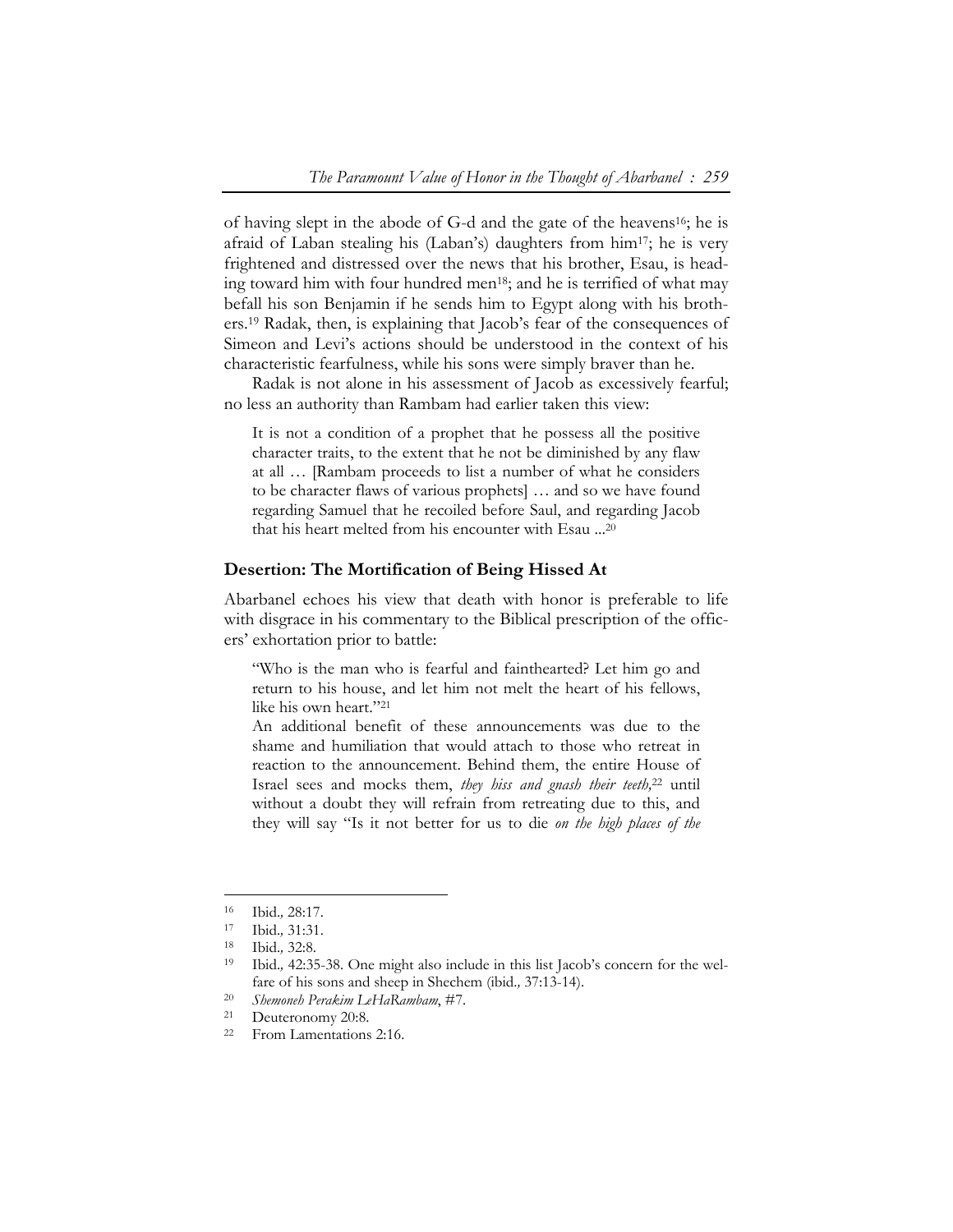*field*?"23, and they will choose death rather than a life of perpetual infamy and disgrace.24

## **Chivalry: Real Men Don't Fight Women and Children**

Abarbanel's understanding of military honor extends to a code of chivalry: he maintains that fighting women and children is dishonorable:

It is the way of the strong that they do not battle against the weak, and it is therefore improper for a man of valor to lay a hand upon women and children and kill them, since they are very weak and have no power to defend themselves.

He proceeds to adduce the Talmudic version of Alexander the Great's encounter with the Amazons in support of his position:

"Alexander ... went on his campaign. He came to a certain town whose entire population was women, and he wanted to wage battle against them. The women said to him: It is not in your interest to fight us. If you kill us, people will say: Alexander kills women; and if we kill you, people will say: Alexander is the king whom women killed in battle. ..."25

And they have said in the tractate of *Tamid*, regarding Alexander of Macedonia who conquered most of the Eastern portion of the world, that when he came upon the kingdom of women who are called Amazons, he did not lay a hand upon them and did not engage them in battle, saying that it is not right for a man like him to battle against women, but only against men, *mighty, who from old,*<sup>26</sup> and it is because of this that the Torah says to pillage the women and the children when [the city] does not surrender and not to kill them, except for the Seven Nations for the reason that I have mentioned.27

<sup>23</sup> From Judges 5:18.

<sup>24</sup> Abarbanel to Deuteronomy, 20:8.

<sup>25</sup> *Tamid* 32a. This and subsequent citations from the Talmud are from R. Adin

<sup>&</sup>lt;code>Even-Israel Steinsaltz's</code> translation, in the William Davidson Talmud, via Sefaria.<br>הַמֶּה הַגִּבְּרִים אֲשֶׁר מֵעוֹלָם אֲנָשִׁי הַשָּׁם" An allusion to Genesis 6:4. The verse reads בּוֹאֵה ה —*They were the mighty who, from old, were men of devastation."* The sense of Abar-

 $\frac{1}{27}$  בְּהַבְּרִים אֲשֶׁר מֵעוֹלָם, is unclear.<br><sup>27</sup> Abarbanel to Deuteronomy, Ch. 20, s.v. *hataanah hasheinis hi, shemiderech hagiborim.*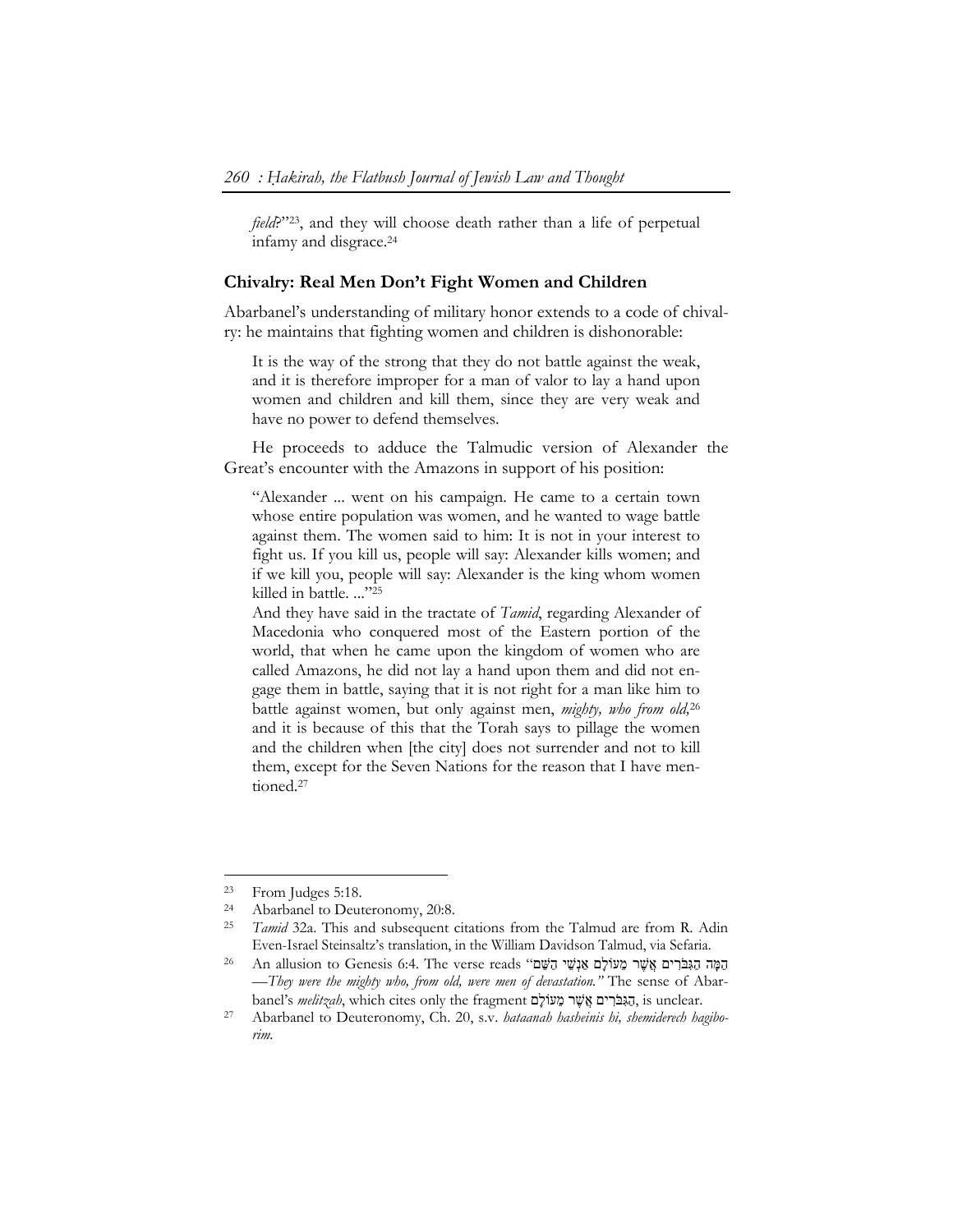## **Chivalry: Speaking for the Trees**

Abarbanel similarly interprets the Bible's obscure explanation of the rationale for the prohibition against cutting down fruit trees as an admonition to the strong against engaging the weak in combat:

ַ כִּי־תָצְוּר אֶל־עִירْ יָמִים רַבִּים לְהִלָּחֵם עָלֵיהָ לְתָפְשָׂהּ לְאֹ־תַשְׁחֶית אֶת־עֵצָהּ לִנְדָּׁח עָלָיוֹ גַּרְזֶׁן כִּי מִמְּנּוּ תֹאֹכֵ֫ל וְאֹתֻוֹ לְא תִכְרֶת **כִּי הֵאָדָם<sup>ׂ</sup> עֵץ הַשְּׂדֶה לָבָא מִפְּנֵיךְ**<br>בַּמַּצְוֹר:<sup>28</sup>

It is improper to do battle with trees, but only with men, for it is improper for the strong to exert himself to do battle against the weak, and this is [the sense of the phrases] *and you shall not cut it down* — for it is a tree, and has no hands to do battle. *Is the tree of the field a man?*, i.e., is the tree of the field a man capable of entering the siege before you, for which reason you will destroy it? This is not the case, for the tree of the field is not a man that might enter the siege, and it is therefore improper to cut it down.29

## **A Fair Fight Vs. a Millstone to the Head**

In a similar vein, Abarbanel maintains that losing a fight is shameful, but only if the fight is "fair." The tyrant Avimelech, upon being fatally injured by a millstone cast upon his head by a female defender of a fortress he was preparing to burn, directs his attendant to kill him, "lest they say of me, 'A woman killed him.'"30 Abarbanel considers Avimelech's perspective ridiculous; being killed by a woman would indeed be infamous, but only were this to occur in fair, hand-to-hand combat on the field of battle, and not in this context:

This was truly a great folly of his, for the infamy of *a woman killed him* is only if he fights fairly with a woman, *hand to hand he will not be exonerated*31 if a woman shall overpower him with her strength, but if a stone is dropped upon his head from a tower, of what import is it whether it was done by a woman or a man, and what is the infamy in this?32

<sup>28</sup> Deuteronomy 20:19. I have left this verse untranslated since even its basic meaning is the subject of great dispute among the commentators.<br>
<sup>29</sup> Abarbanel to Deuteronomy, ibid., s.v. *vehasibah hasheinis*.<br>
<sup>30</sup> Iudoge 9:50.54

 $30$  Judges 9:50-54.<br> $31$  Ap allusion to I

An allusion to Proverbs 11:21.

<sup>32</sup> Abarbanel to Judges, end of chapter 9.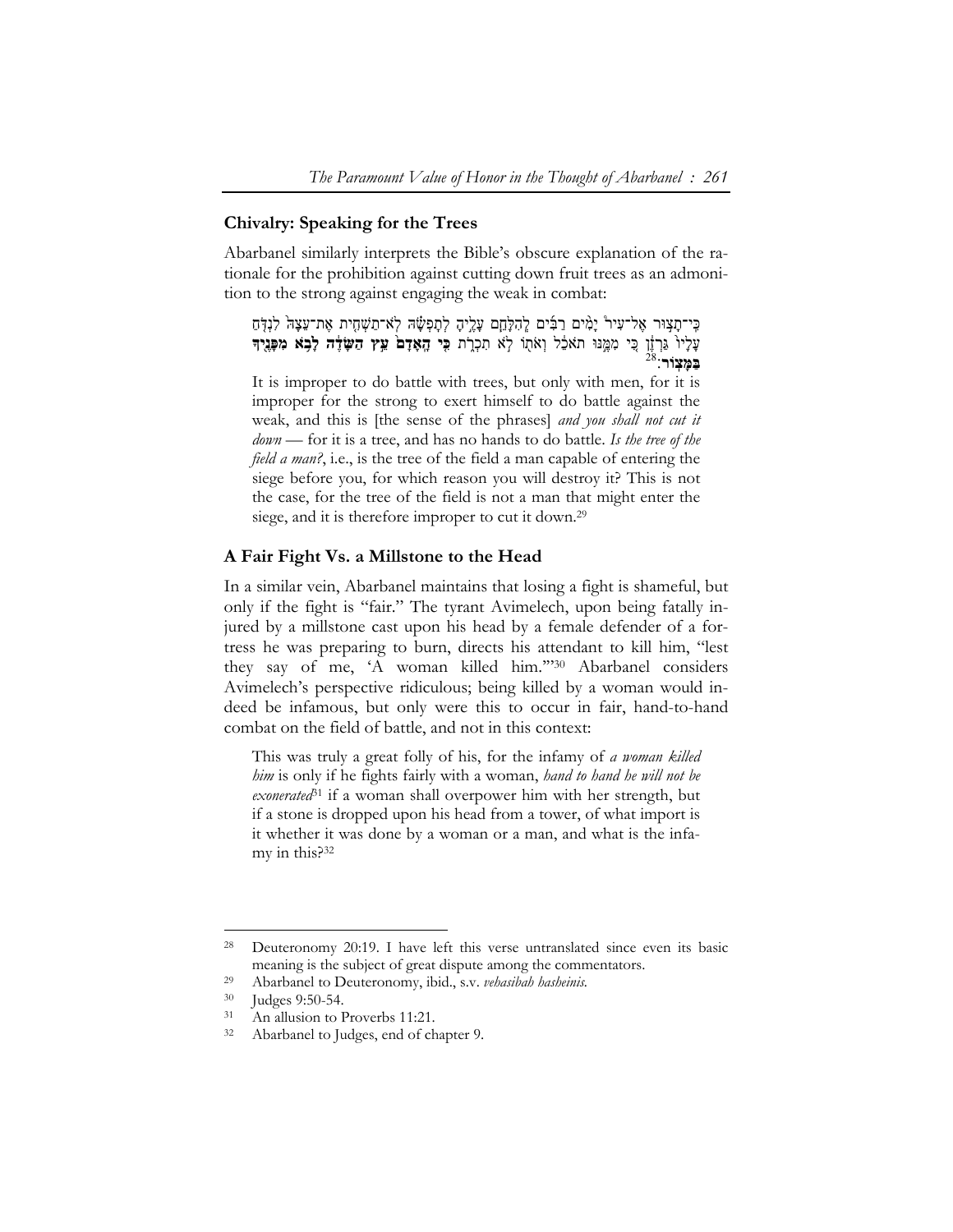## **Cowardice: The Mutilation of Adoni-bezek**

The converse of Abarbanel's reverence of honor is his contempt for cowardice, which receives horrific expression in his justification of the mutilation of Adoni-bezek:

They found Adoni-bezek in Bezek, and battled against him, and they struck down the Canaanite and the Perizzite. Adoni-bezek fled and they chased after him. They seized him and cut off his thumbs and big toes. Adoni-bezek said: "Seventy kings with their thumbs and big toes cut off used to glean under my table; as I did, so G-d requited me."33

This account is problematic on two levels: within the Biblical context itself, such dismemberment of a vanquished enemy is unique, and from our modern perspective, such behavior seems immoral and a violation of the laws and norms of war.

Of course, pre-modern thinkers were not necessarily bothered by the latter problem. Gersonides, for example, seems perfectly comfortable with his conception of the mutilation as state terrorism:

And they cut off the thumbs of Adoni-bezek and his toes to provoke [psychic] weakness in the other kings, so that they would fear waging war against Israel, in addition to this having been brought about by G-d, may He be blessed, to repay him measure for measure as [Adoni-bezek himself] noted: "As I did, so G-d requited me."34

A more modern thinker such as Malbim, however, does acknowledge the legally problematic nature of the mutilation, as well as its irregularity:

*And they cut off …* G-d thus inspired them to do to him what they did not do to any of their other enemies, and it is somewhat against the laws of Israel, for the killing of the Seven Nations is by the sword, [but] not to torture them in this manner. But G-d repaid him measure for measure.<sup>35</sup>

Abarbanel, while also invoking the notions of Divine Providence and measure for measure requital mentioned by the other commentators, gives as his primary justification for the mutilation a unique reason of his own: Adoni-bezek had committed the unforgivable sin of cowardice by fleeing the battle:

 $33$  Judges 1:5-6.<br> $34$  Gersonides i

Gersonides, ibid.

<sup>35</sup> Malbim, *Shfot HaShoftim,* ibid.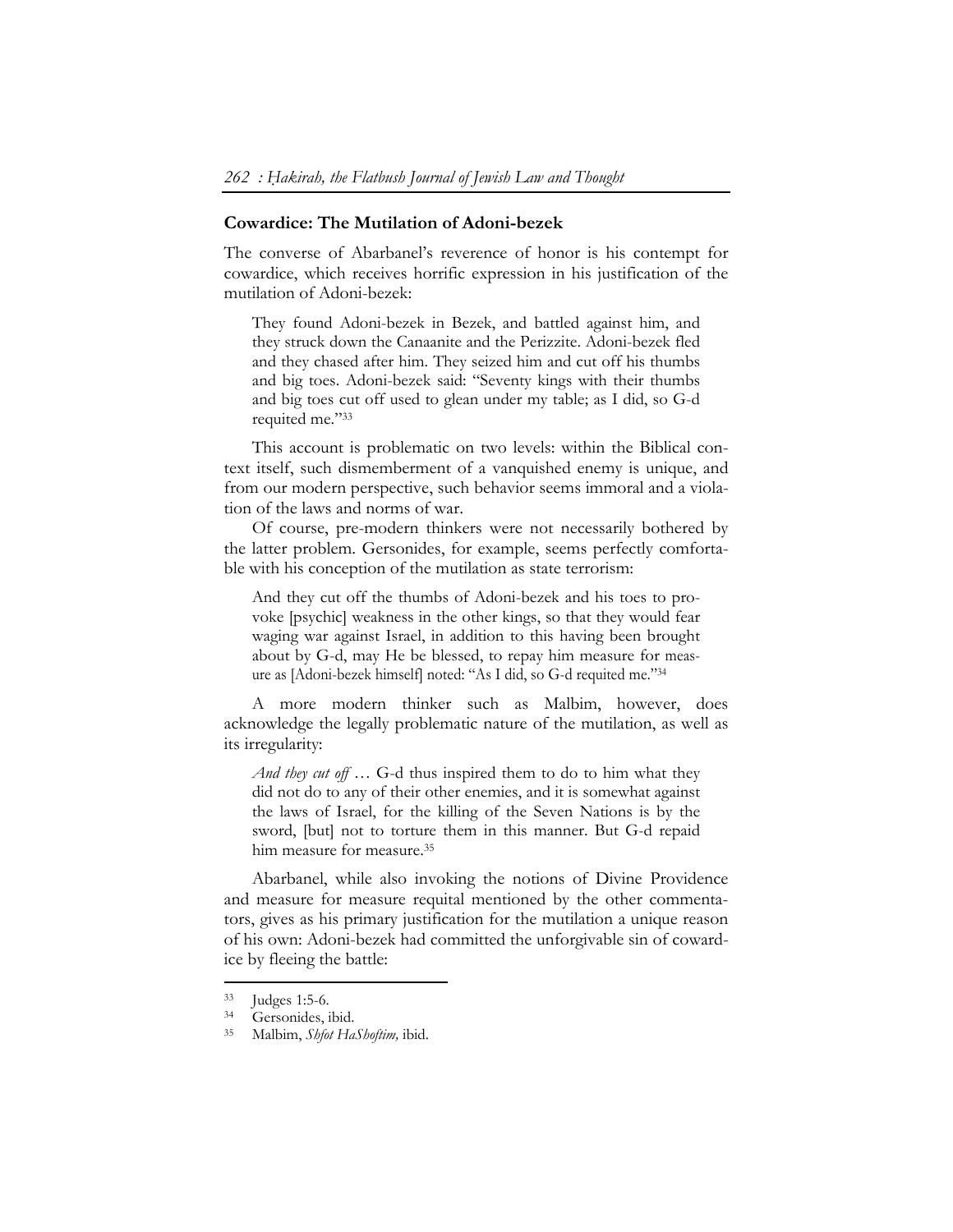And the king, in the weakness of his heart, fled, and they pursued him and cut off his thumbs and big toes, and I understand the reason for this to be that since he was the king, it was not proper for him to flee the battle, and it would have been better for him to die in battle than to survive it in a life of contempt and accursedness, with the loss of his kingdom and everything he had, and therefore since he fled and did not give battle they cut off his hands, because he did not battle and perform heroism with them, and his feet, because he fled with them. And this was also due to the providence of the L-rd, may He be blessed, to dispense to him the requital of his actions, as he had done to the other kings, as has been mentioned.36

#### **Lords and Lieges: The Tragedy of Don Roderic and Don Julian**

We close by considering one final discussion of Abarbanel that touches on the subject of honor, although the "disgraceful" action in question is one that is certainly as reprehensible from a "guilt" perspective as it is from a "shame" one.

Abarbanel famously insists on taking the story of King David and Bathsheba at face value, dismissing *Chazal*'s ameliorative explanations as tendentious revisionism:

"Rabbi Shmuel bar Nachmani said that Rabbi Yonasan said: Anyone who says that David sinned with Bathsheba is nothing other than mistaken, as it is stated: "And David succeeded in all his ways; and the Lord was with him" (I Samuel 18:14). Is it possible that sin came to his hand and nevertheless the Divine Presence was with him?"37

And these things of our Sages of blessed memory are in the manner of *derash*, and I have nothing to respond to them, and it suffices [to infer from] that which they said "Rabbi Yehudah HaNasi, who descends from the house of David, seeks to teach [the verse] in favor of David," that they considered this to be in the manner of *derash*, and Rabbi Yehudah HaNasi deviated from the truth of the matter due to his family connection and the fact that he was of the Davidic lineage, and not according to the truth.<sup>38</sup>

Earlier in his discussion, Abarbanel lays out multiple indictments of King David's conduct:

<sup>36</sup> Abarbanel, Judges, ibid*.*

<sup>37</sup> BT *Shabbos* 56a. 38 Abarbanel, II Samuel, toward the end of chapter 11.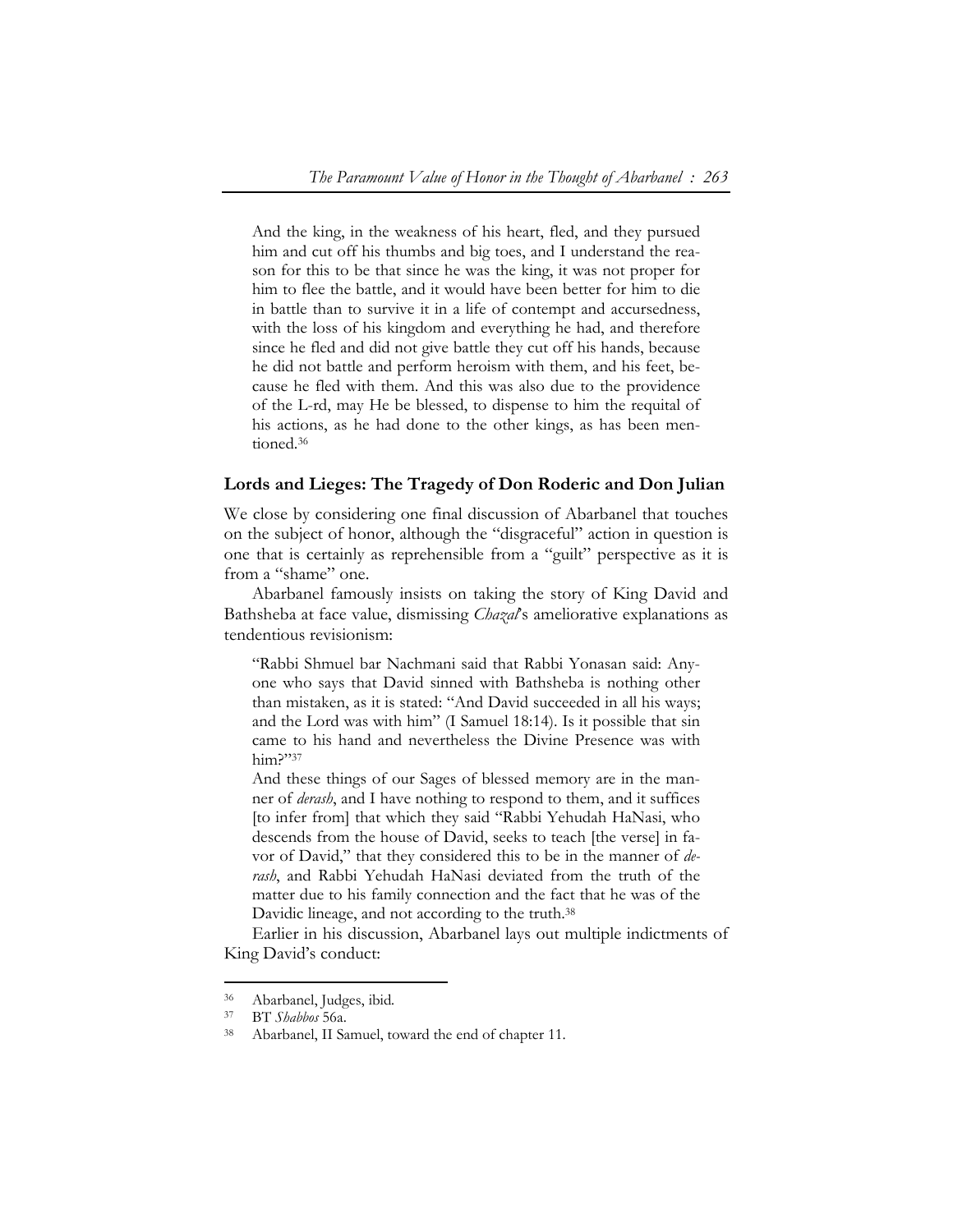And the truth is, the *peshat* indicates that this act [of King David] was very disgraceful, from five perspectives. First, that David sinned with a married woman and slept with his friend's wife, and it is without a doubt more disgraceful for a king to sleep with the wife of his subject, and thus curse and destroy him, and *a fortiori*  when [the subject] is occupied with his service and fighting his wars. Have you not seen what developed in Spain in the days of the King Don Rodrigo, that due to the fact that he slept with the daughter of the general Julian, who was residing in Sabtah [Ceuta], [the latter] brought all the Ishmaelites [i.e., Muslims / Arabs] from across the sea, and they took and captured all of Spain to exact his revenge from that king who had slept with his daughter.39

What Abarbanel takes for granted to be authentic history is today considered a mythical account of the background of the Battle of Guadalete, the beginning of the Umayyad conquest of Hispania in the early eighth century of the Common Era. Don Roderic, the last king of the Goths [Visigoths], was an actual historical figure, but the tragic legend of his perfidy and its consequences is apparently largely mythical, recorded in poems, prose, operas, and even a musical, by the likes of Walter Scott, Robert Southey, George Frideric Handel, and Washington Irving (among others).40 To Abarbanel, however, the searing lesson of the tragic consequences of such an arrantly dishonorable betrayal of a subordinate by his lord is a standard against which he can measure the Biblical King David and find him wanting.

<sup>39</sup>Ibid., earlier in chapter 11.

<sup>40</sup> See Wikipedia contributors. (2018, July 11). Roderic. In *Wikipedia, The Free Encyclopedia*. Retrieved 16:57, September 26, 2018, from https://en.wikipedia.org/w/index.php?title=Roderic&oldid=849790765 and Wikipedia contributors. (2018, July 18). Battle of Guadalete. In *Wikipedia, The Free Encyclopedia*. Retrieved 16:58, September 26, 2018, from https://en.wikipedia.org/w/index.php?title=Battle\_of\_Guadalete&oldid=850 935697.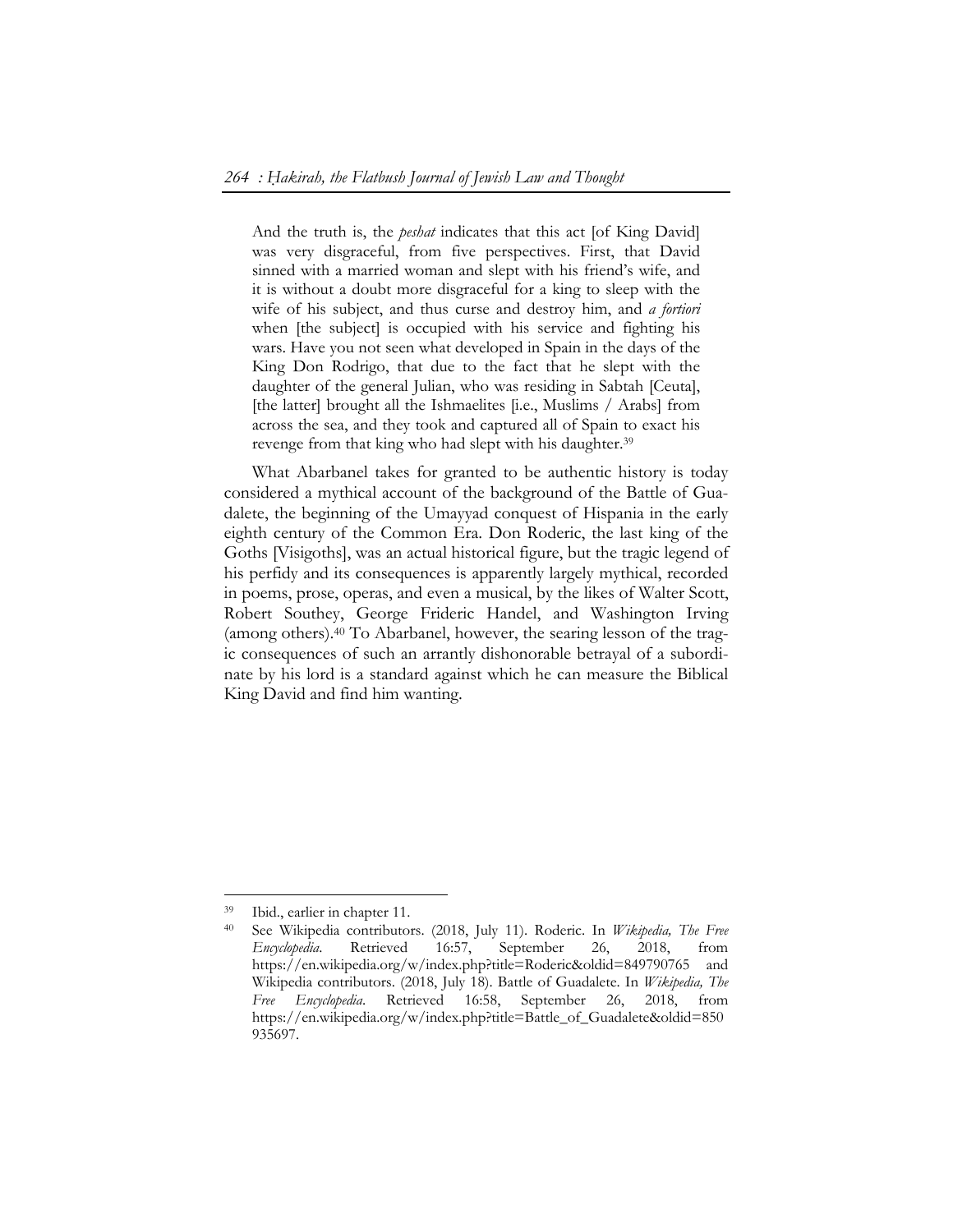## **Appendix: The Desafío**<sup>41</sup>

Abarbanel discusses dueling in the context of the fight of David versus Goliath. Although his discussion is not really germane to our theme, since it concerns dueling in the sense of single combat or trial by combat, with the goal of resolving a factual, legal, or moral question, as opposed to an "affair of honor," where the combat (somehow) serves to preserve or restore one's honor, we cite it here due to its interest and loose connection to our topic.

Abarbanel describes dueling (in heavily *melitzah-*infused prose) as follows:

A practice that is still today the custom in the lands of Christendom and Islam, that when there is a dispute between men, between law and law [...] matters of dispute,<sup>42</sup> and the resolution is unclear, they agree to engage in combat, and they say that G-d the Judge shall judge between them, for He knows the hidden things of the heart and there is no forgetfulness and no tendentiousness before Him,43 and they agree that he whom G-d shall choose and shall emerge victorious over the other to do with him as he wills and shall be successful, all the inhabitants of the world<sup>44</sup> will recognize and know that all the words of his mouth are with righteousness<sup>45</sup> since with Him are might and sagacity,<sup>46</sup> and if a fallen one falls,<sup>47</sup> his blood guilt shall be upon his own head,<sup>48</sup> and no-one shall save him from him, but he shall die with bitter soul, for he is wicked in his quarrel.

So, too, when nations gather together, camp against camp, sometimes they choose a man between them, one man each, two men fighting, $49$  they put their lives in their hands $50$  to fight for their na-

<sup>41</sup> Abarbanel uses the non-Hebrew words דישאפיו and ריקטו to denote "duel." The former is *desafío*, "challenge" in Spanish; I have been unable to figure out the precise meaning (or even intended language) of the latter.<br>42 Deuteronomy 17:8.

<sup>43</sup>*Avos* 4:22. 44 Isaiah 18:3.

Proverbs 8:8.

<sup>46</sup> Job 12:16.

 $^{47}$  Deuteronomy 22:8.<br> $^{48}$  An allusion to Joshu

 $^{48}$  An allusion to Joshua 2:19.<br> $^{49}$  Exodus 2:13

Exodus 2:13.

<sup>50</sup> I Samuel 19:5 and elsewhere.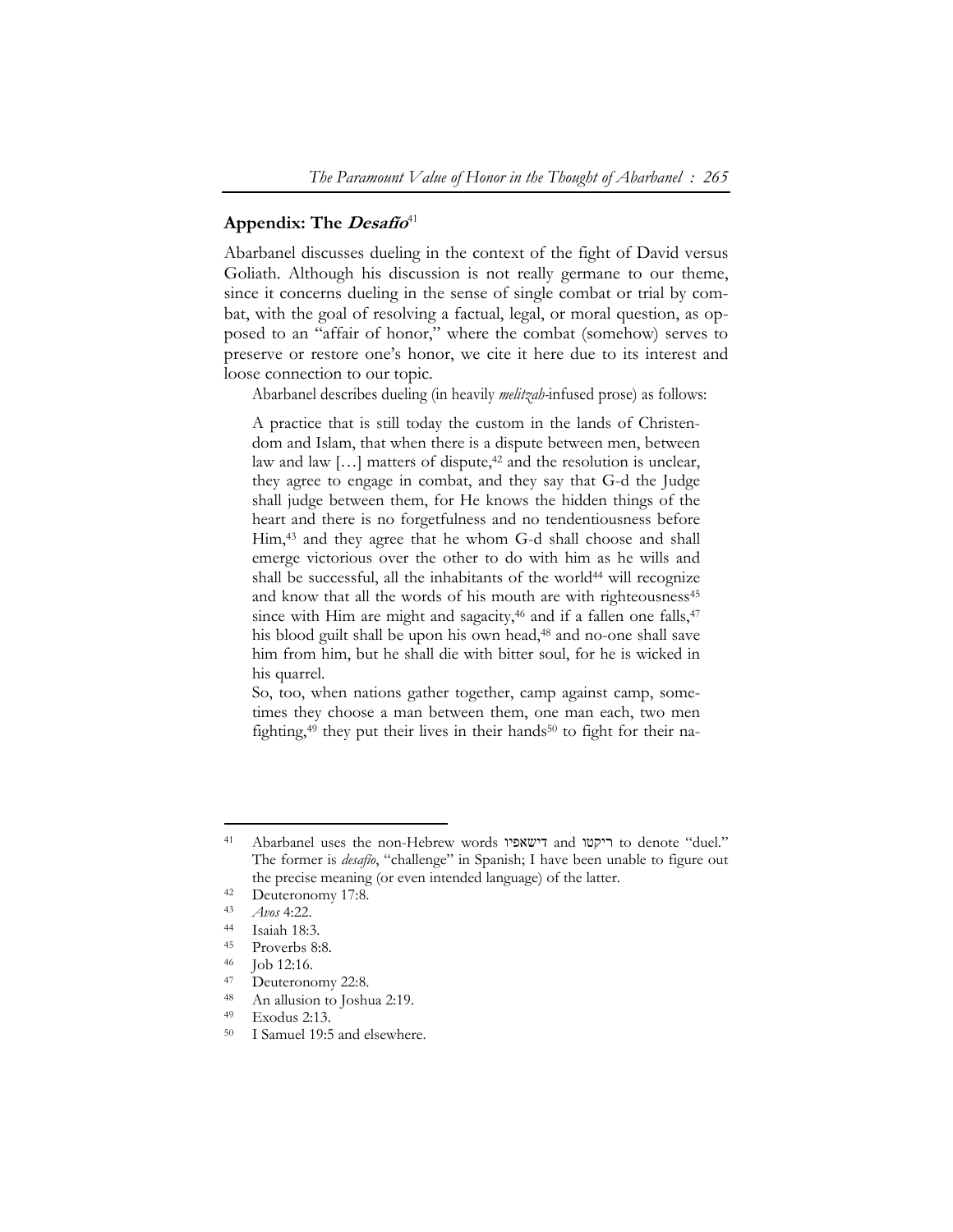tions, each is attached to the other,<sup>51</sup> and according to their word shall be every grievance and every plague.52

He relates having heard that Christian scholars disagreed over the propriety of dueling: its defenders adduced the precedent of the combat between "David, the anointed of the G-d of Jacob" and Goliath, while its critics argued that dueling in general has no theological rationale, since G-d's ways are subtle and mysterious, and it is therefore naive to assume that G-d will necessarily grant victory to the deserving combatant. They assume that David acted according to a specific Divine instruction communicated via prophecy (either directly to himself, or to another prophet).

Abarbanel himself basically agrees with the latter view, declaring that:

It is Torah and justice that have been chosen for us as the means of distinguishing between truth and falsehood, and not that men should cut themselves with swords and spears.53

But he also fundamentally rejects the assumption shared by both Christian schools of thought that the combat in question actually constituted a duel, arguing at length that it did not meet the formal and rigid conditions required of a proper duel:

- 1. A duel can only be fought to settle a contested point (of fact or law), and no such contest existed between David and Goliath or between Israel and the Philistines.
- 2. The precise terms of a duel must be prearranged, properly recorded, and attested to by witnesses, none of which was done by Israel or the Philistines.
- 3. The participants in a duel must bear weapons and armor of the same type, dimensions, and weight. Goliath fought heavily armed and armored, whereas David wore no armor and bore merely a stick, sling, and stones. (Abarbanel construes the inequality to have been in David's favor: David planned to shoot a stone at Goliath from a distance, intending that "if he struck him, good, and if not, he would take to his feet and flee and run for his life, and Goliath would be unable to run after him.")
- 4. A duel needs judges and arbiters to ensure fair play and the participants' compliance with the duel's terms "for otherwise, a

 $51$  Job 41:9.<br> $52$  Deuteror

Deuteronomy 21:5. Abarbanel to I Samuel, Chapter 17.

<sup>53</sup> I Kings 18:28.